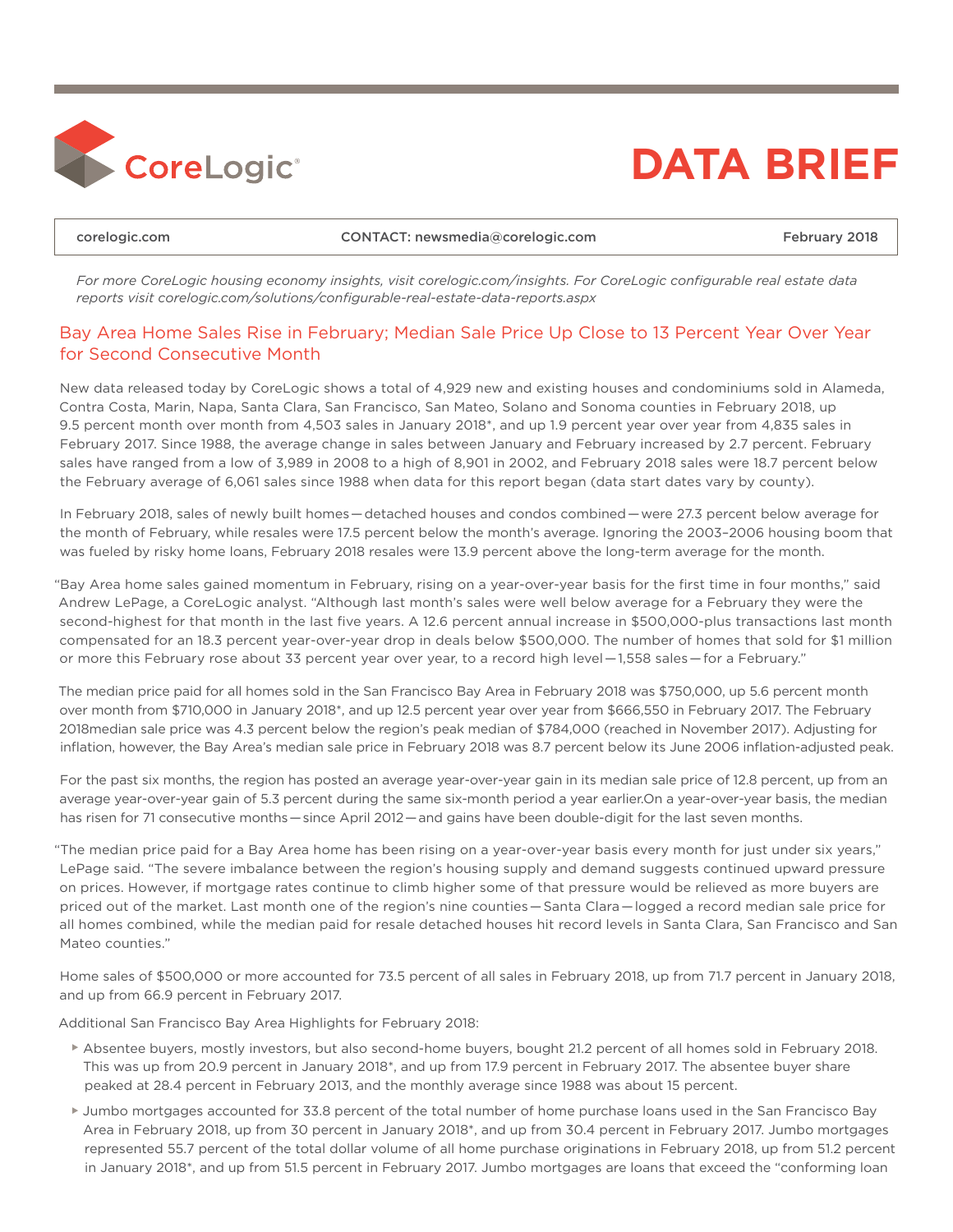limit," which is set by regulation and varies by county. Nationally, the base conforming loan limit for single-family homes this year is \$453,100, but high-cost areas, including most of the San Francisco Bay Area, have higher limits of up to \$679,650. A rise in the jumbo mortgage share of home purchase loans can be related to higher home prices, an increase in the share of sales occurring in the market's higher end, or the greater availability of funding for jumbo loans.

- ► Government-insured Federal Housing Administration (FHA) loans accounted for 8.4 percent of home purchase loans in the San Francisco Bay Area in February 2018, down from 10.2 percent in January 2018\*, and down from 14.3 percent in February 2017. Low-down-payment FHA loans accounted for a substantially higher share of home purchase loans in the more affordable stretches of the Bay Area. For example, Solano County had the highest FHA share in February 2018 at 18.6 percent, followed by Contra Costa County at 12.6 percent and Sonoma County at 8.3 percent.
- ► Real estate-owned (REO) sales represented 1.2 percent of total home sales in February 2018, down from 1.4 percent in January 2018\*, and down from 1.6 percent in February 2017. REOs are homes that lenders took back through foreclosure and then sold on the open market.
- *\* When necessary January 2018 data was revised. Revisions are standard, and to ensure accuracy CoreLogic incorporates newly released data to provide updated results.*

| TOTAL HOMES SOLD/MEDIAN PRICE FOR SELECT SAN FRANCISCO BAY AREA COUNTIES (REFLECTS TOTAL HOME SALES) |                                    |                                    |                   |                                           |                                           |                   |  |  |  |
|------------------------------------------------------------------------------------------------------|------------------------------------|------------------------------------|-------------------|-------------------------------------------|-------------------------------------------|-------------------|--|--|--|
| County                                                                                               | <b>Homes Sold</b><br>February 2017 | <b>Homes Sold</b><br>February 2018 | Percent<br>Change | <b>Median Sale Price</b><br>February 2017 | <b>Median Sale Price</b><br>February 2018 | Percent<br>Change |  |  |  |
| Alameda                                                                                              | 974                                | 1,008                              | 3.5%              | \$684,500                                 | \$761,000                                 | 11.2%             |  |  |  |
| Contra Costa                                                                                         | 987                                | 991                                | 0.4%              | \$508,500                                 | \$571,550                                 | 12.4%             |  |  |  |
| Marin                                                                                                | 164                                | 167                                | 1.8%              | \$815,000                                 | \$885,750                                 | 8.7%              |  |  |  |
| Napa                                                                                                 | 88                                 | 92                                 | 4.5%              | \$551,250                                 | \$605,000                                 | 9.8%              |  |  |  |
| Santa Clara                                                                                          | 1,067                              | 1,088                              | 2.0%              | \$845,000                                 | \$1,080,000                               | 27.8%             |  |  |  |
| San Francisco                                                                                        | 359                                | 289                                | $-19.5%$          | \$1,152,550                               | \$1,223,000                               | 6.1%              |  |  |  |
| San Mateo                                                                                            | 384                                | 408                                | 6.3%              | \$1,027,000                               | \$1,265,000                               | 23.1%             |  |  |  |
| Solano                                                                                               | 446                                | 434                                | $-2.7%$           | \$360,500                                 | \$410,000                                 | 13.7%             |  |  |  |
| Sonoma                                                                                               | 366                                | 452                                | 23.5%             | \$525,000                                 | \$519,000                                 | $-1.1%$           |  |  |  |
| <b>Bay Area Total</b>                                                                                | 4,835                              | 4,929                              | 1.9%              | \$666,550                                 | \$750,000                                 | 12.5%             |  |  |  |

## **YEAR-OVER-YEAR CHANGE**

*Source: CoreLogic*